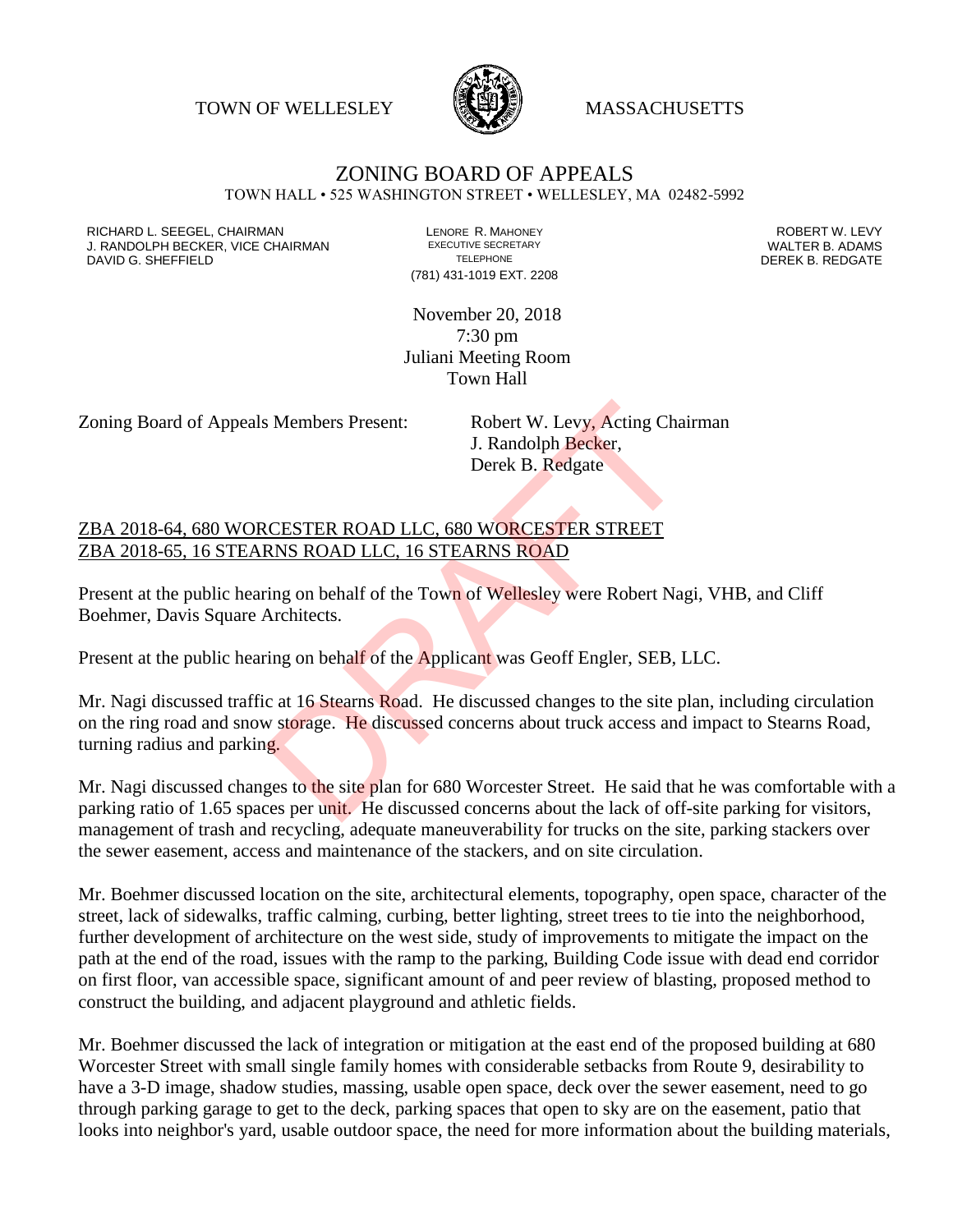trash and recycling, adequate turnaround space, delivery vehicles, getting safely get back onto Route 9, landscaping, accessible unit, mechanical equipment, visual and noise impacts.

Mr. Becker asked about the retaining wall at the west end.

Mr. Boehmer said that his opinion is that the building is too big for the site. He said that the east end should be lower. He discussed moving the driveway to the other end and raising the first floor height to get emergency vehicles into the garage.

Mr. Levy asked about the practicality of accessing the patio from the garage. Mr. Boehmer said that he was also concerned about the open patio facing the neighbor's backyard.

Mr. Levy asked about location of the mechanicals. Mr. Boehmer said that he would need to see a roof plan.

Mr. Boehmer said that there is an opportunity to have an attractive building in a prominent location at 680 Worcester Street. He said that the Alzheimer's building is not as visible.

Mr. Becker asked about total mass and distribution of mass. Mr. Boehmer said that the same volume could be reshaped to fit appropriately on the site. He said that they could add height on the western end.

Mr. Engler said that he would speak with Mr. Zehner and Mr. Boehmer before revising the plans. Mr. Levy said that the plans should also incorporate DPW comments.

Mr. Levy said that the Board should get a copy of the easement plan.

Mr. Zehner said that the landscape plan should identify which plants are to be planted where. Mr. Engler said that once the footprint is set, they will submit at that plan.

Peter Buhler, 10 Stearns Road, discussed volume and mass of the buildings, cumulative effect on the neighborhood, proximity to Route 9, proximity to neighbor on the east side, shadows, utility deck, lack of articulation and step backs, changing the nature of Stearns Road, Francis Road being the only access, road becoming the driveway for the new development, truck turnaround, school bus pick up, driveway access to garage, large vehicles on the lot backing up onto the school path, drilling and blasting plans, concerns about Blasting Company, proximity to the school, possible shifting on piles at Alzheimer's Center, effect of blasting on children, lack of noise level information, infringement on the easement, how much ledge will be removed, photometric plan, materials, lighting, trash, and experience of the project manager. otal mass and distribution of mass. Mr. Boehmer said the model and the said that they could add height on rould speak with Mr. Zehner and Mr. Boehmer before revert also incorporate DPW comments.<br>
Sard should get a copy of

Scott Fraser, 4 Stearns Road, submitted a letter from the Director of the Alzheimer's Center that expressed concerns about the size of the project, adequate on-site parking, building footprint, the number of apartments, attempts to park in the Alzheimer's Center parking lot, and patients who are sensitive to blasting.

Mr. Fraser discussed concerns about the submission being inadequate and incomplete.

Mr. Levy said that the Construction Management Plan (CMP) will be discussed at a future meeting. He discussed having a representative from the Wellesley Fire Department present at the hearing to address concerns about blasting. Mr. Engler said that the sites are constrained. He said that he understands that the CMP is important but it is unusual to submit one so early in the process. Mr. Levy said that the Board will review and approve the CMP. Mr. Becker said that the Board does not expect to see construction but would need to review the expectations. He said that CMP's that were done for Babson and Wellesley College could provide guidance as to what the Board is looking for.